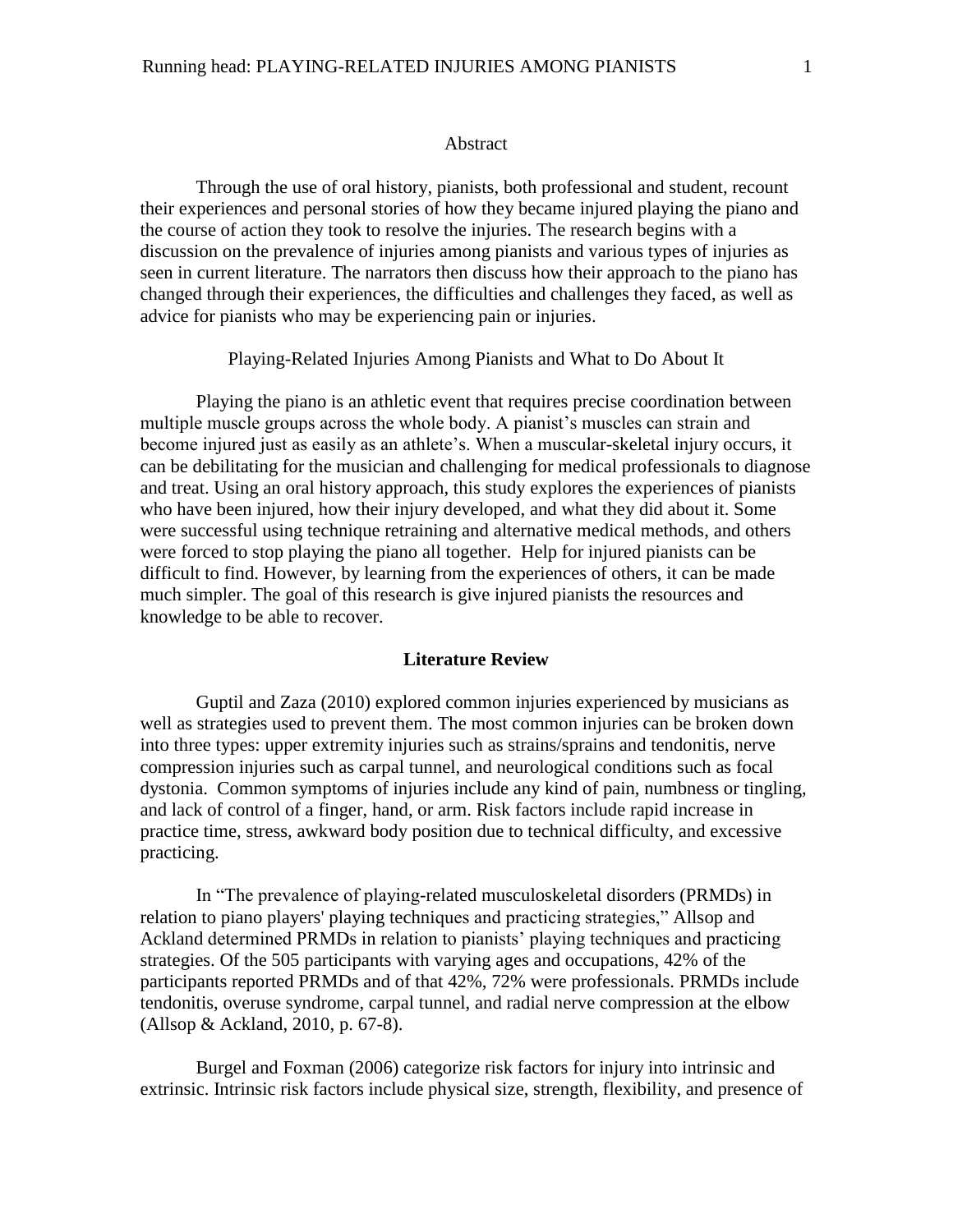underlying disease, while extrinsic risk factors include technique and playing environment. Primary prevention strategies recommended are identifying both intrinsic and extrinsic risk factors. Secondary prevention strategies are early diagnosis, and treatment and tertiary prevention strategies include specialists and emotional support.

## **Methodology**

For this study, I used oral history methodology to interview five who had experienced injuries related to their playing. Interviews were video and audio recorded and lasted 16-35 minutes. They were transcribed from the audio recording and used to compile the findings. Oral history was used in order to capture the stories and personal experiences from the narrators themselves. While some pianists experienced injuries as a direct result of their playing, others sustained injuries from athletics.

Ruth Sauder was an undergraduate student studying piano performance at Penn State University when she began to experience pain from playing the piano. She had tendonitis and was told to rest by her doctors and teacher. The pain did not subside and eventually a specialist told her that she had loose ligaments in her wrist and that heavily contributed to her injury. Ruth decided to change her major to French and discontinue playing the piano for college.

Lillian Noble had a very similar story. She was working on a large amount of repertoire for studio lesson, accompaniment, and ensembles when she began to have pain from her playing. After seeing doctors, she was told her bones in her wrist were uneven which contributed to her injury. She was treated for tendonitis with physical therapy, massage treatments as well as essential oils. Her pain went away and she is able to play without pain.

Cheryl Gingerich's injury stemmed not from playing the piano, but from a sports injury. Right before she began graduate school auditions, she injured her right wrist playing racquetball. She began to have technical issues from trying to play through the injury, so she cancelled all but one of her auditions and took a break from the piano. After the injury healed by seeing physical therapists and other specialists, she attended graduate school where she learned various "tricks of the trade" from a number of different teachers that helped to refine her technique to achieve a better ease of playing. She has not had any more issues with pain from playing.

Sally Keaveney is a vocal teacher and musical director who has been dealing with pain and soreness from playing most of her life. Her pain began when she was practicing to audition for the Wednesday Club, a classical music society in Harrisburg PA. She decided to stop playing because she was not pursuing classical piano performance in college. Her pain came back after college when she began playing again for teaching voice, directing musicals, and playing gigs in a band. She mainly manages her pain as it arises with various braces and physical therapy as she continues to play.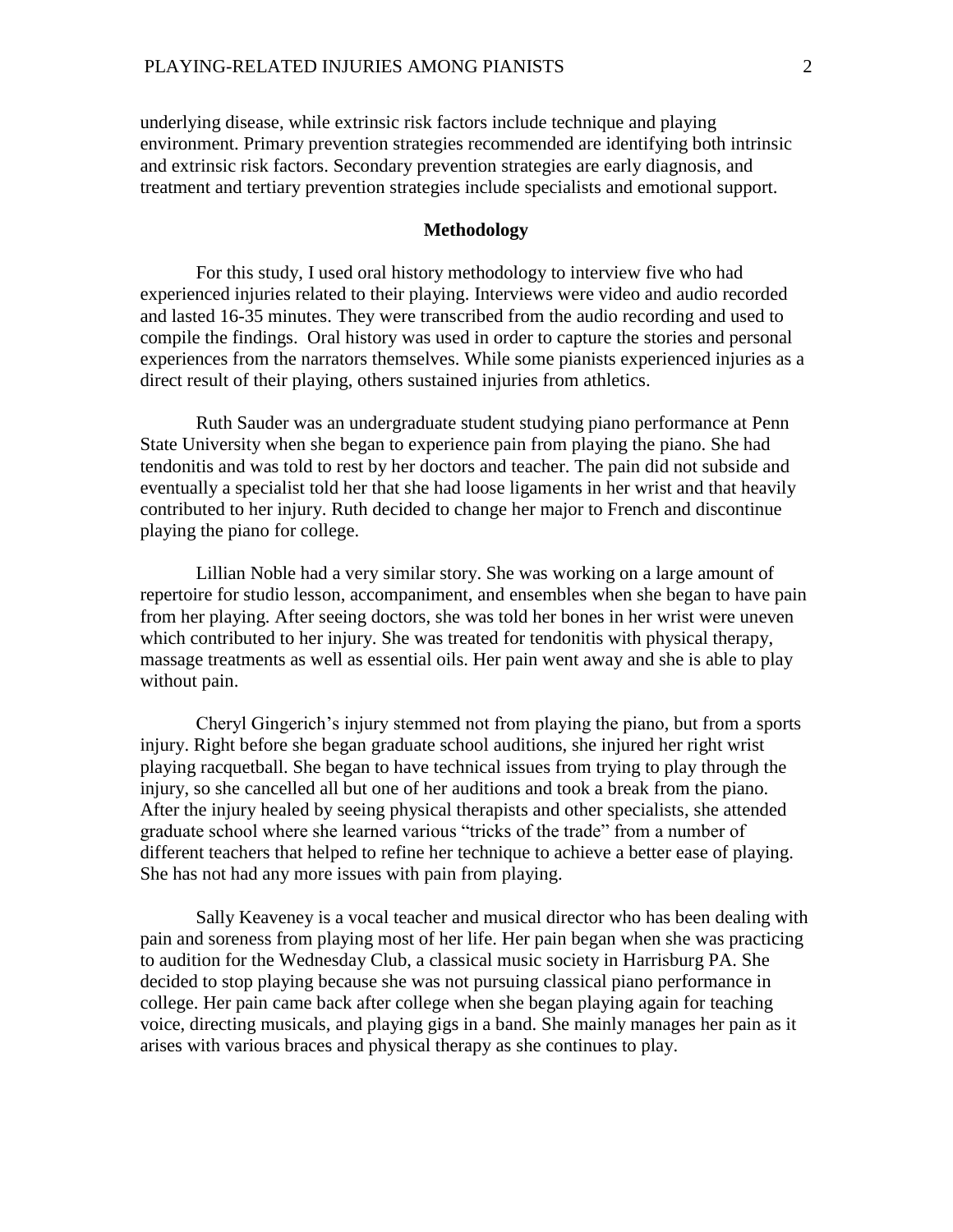Scott Drackley began to experience pain from playing after graduate school when he was playing a lot of repertoire for several jobs. He saw one doctor and decided that he did not want to pursue a medical route as he knew the problems were rooted in his technique. He found a teacher that taught him the Taubman technique, which is a technique based upon unification and coordination of the arm to play with as much ease as possible. Once Scott completed the technique retraining, he never experienced any pain again and could play better than he had before.

#### **Findings**

The five narrators in this study described four main areas of injury over playing, predisposition to injury, sports injury, and technical problems. Most narrators attributed at least two of these causes to their previous injuries, which support the literature that states, "[Injuries] do not have one or more simple causes, but are the product of many interacting factors" (Allsop & Ackland, 2010, p. 75).

All of the narrators experienced the effects of the injury outside of playing. Scott stated, "My younger son was less than a year old, and it hurt to just pick him up." Other narrators expressed having difficulty with simple tasks such as brushing their teeth, opening jars, typing, and even lifting a piece of paper. Ruth came up with a solution to this problem, "I got so bad I was using my toes to type, which is actually possible if you really need to type." Another effect the injury had on the narrators is that they all had to stop playing piano anywhere from five to eight months.

An injury that forces a pianist to stop playing causes many difficulties and hardships both emotional and occupational. Cheryl commented about not being about to play by saying, "There's a void in who you are . . . I can't imagine my life without it." The thought that she may have to give up playing piano because of her injury was very difficult to deal with. This however was Ruth's reality because she decided to stop playing. She reached this decision with great emotional difficulty as she accounts, "I realized that I used to sort of process my life as I was practicing like it was a way that I was handling whatever was happening in my life so without that it was weird. I had to find some other way to process emotions other than playing." Scott and Sally experienced difficulties through their occupation. Scott was a church organist and had to keep playing through his injury. Sally had a similar experience, "I mean unfortunately I'm in a position that it's infrequent that I can put the instrument down when I have to actively play it so you know I'm in the middle of a lesson and my hand is on fire . . . I can't stop playing because I'm giving my service to somebody and that requires me to play this instrument." She went on to say, "This is the hand that hurts when I play guitar, this is the hand that hurts when I play piano it's very interesting so at least I am . . . evening out the pain between my two instruments."

The courses of action that the narrators took to recover from their injuries can be categorized into medical and technical. All narrators except for Scott sought medical attention. This included, physical therapy, message treatments, acupuncture/acupressure, steroid shots, braces, essential oils, and other methods. Sally, who manages her pain as it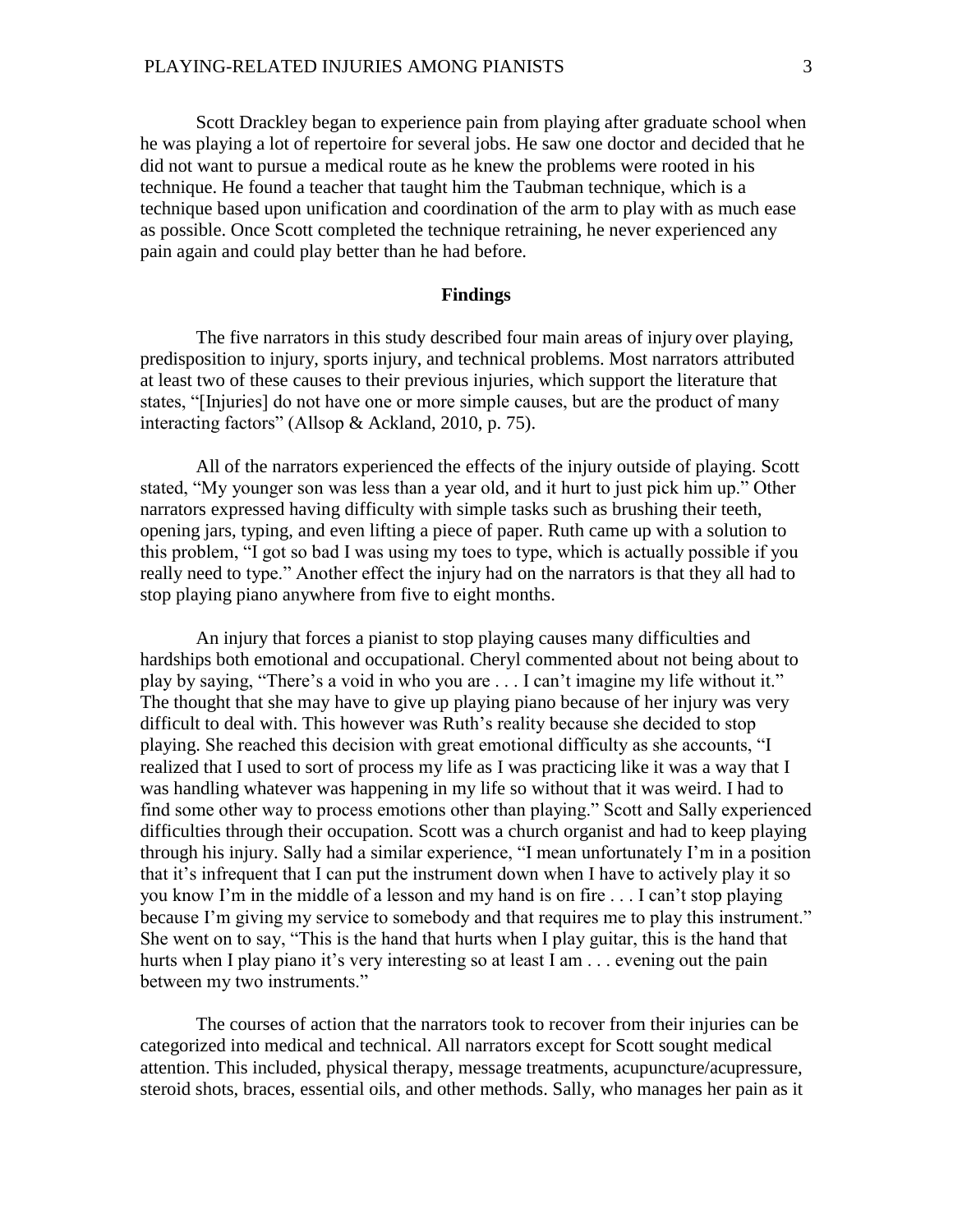comes stated, "I'm pretty well addicted to ibuprofen. Ibuprofen is like my best friend which is probably not a good thing but hey it is what it is." Scott began with the medical route as he explained, "I went to a orthopedic person and they examined me, they didn't see anything, and then they wanted to do nerve induction study where they stuck the needles in and I said 'nope . . . there's got to be another way'." Scott did find another way through Taubman technique retraining. All of his pain and issues went away after his retraining. Cheryl went both the medical route and the technical route. She received the necessary medical treatments to heal her sports injury and learned "tricks of the trade" as she called them from multiple teachers that helped refine her technique and fix her technical issues.

Advice for pianists experiencing pain that the narrators gave echoed the course of action that worked for them. Most narrators expressed the importance of seeking medical attention as well as finding a good teacher. Sally stated, "I would absolutely say find a way to get a good teacher, get a good doctor, mostly get a good teacher though, get a good teacher that can guide you toward techniques that will help you be able to sustain your life on that instrument." This perspective reflects Allsop and Ackland's findings that, "Because [injuries] are complex and have multi-factorial etiologies, they cannot be resolved by musicians or physicians alone. It is essential to develop multidisciplinary approaches in order to provide pianists with programmes that will help them avoid [injury]" (Allsop & Ackland, 2010, p. 64). Scott echoed this and stressed the importance of a teacher over a doctor, "Physical therapists, they're great, chiropractors, great, love them, but . . . if you take time off and you get physical therapy and you feel good, you go back playing again and it starts to hurt, it's your technique, you've got to address that ... You've got to deal with pianists and doctors don't know how to deal with that either as much as they're going to tell you they do, they don't. They're not pianists, they don't understand the intricate movements that are involved with the piano." He went on to say, "For some people it's Taubman and some people do it without Taubman." It is important to discover the root of the injury and find a treatment that will fix it properly.

### **Implications for the Field**

Injuries among pianists are very common and yet teachers and students do not know how to properly resolve the injury. As Ruth stated, "None of my teachers seemed to know anything and none of the doctors too . . . so I think it's really important. It's a need [for] teachers and students because lots of people to get injured." Lillian explained, "It's . . . a serious undertaking when you spend so much time practicing just like athletes and we can get injured in just the same way in career ending ways that athletes can get injured." It is important for all pianists whether they are teachers, students, professionals, or even casual players to educate themselves about the risks for injury and what to do and who to go to when an injury arises.

## **Further Research**

Further research would expand the number and types of narrators in order to achieve an even better understanding of how injuries affect pianists and the most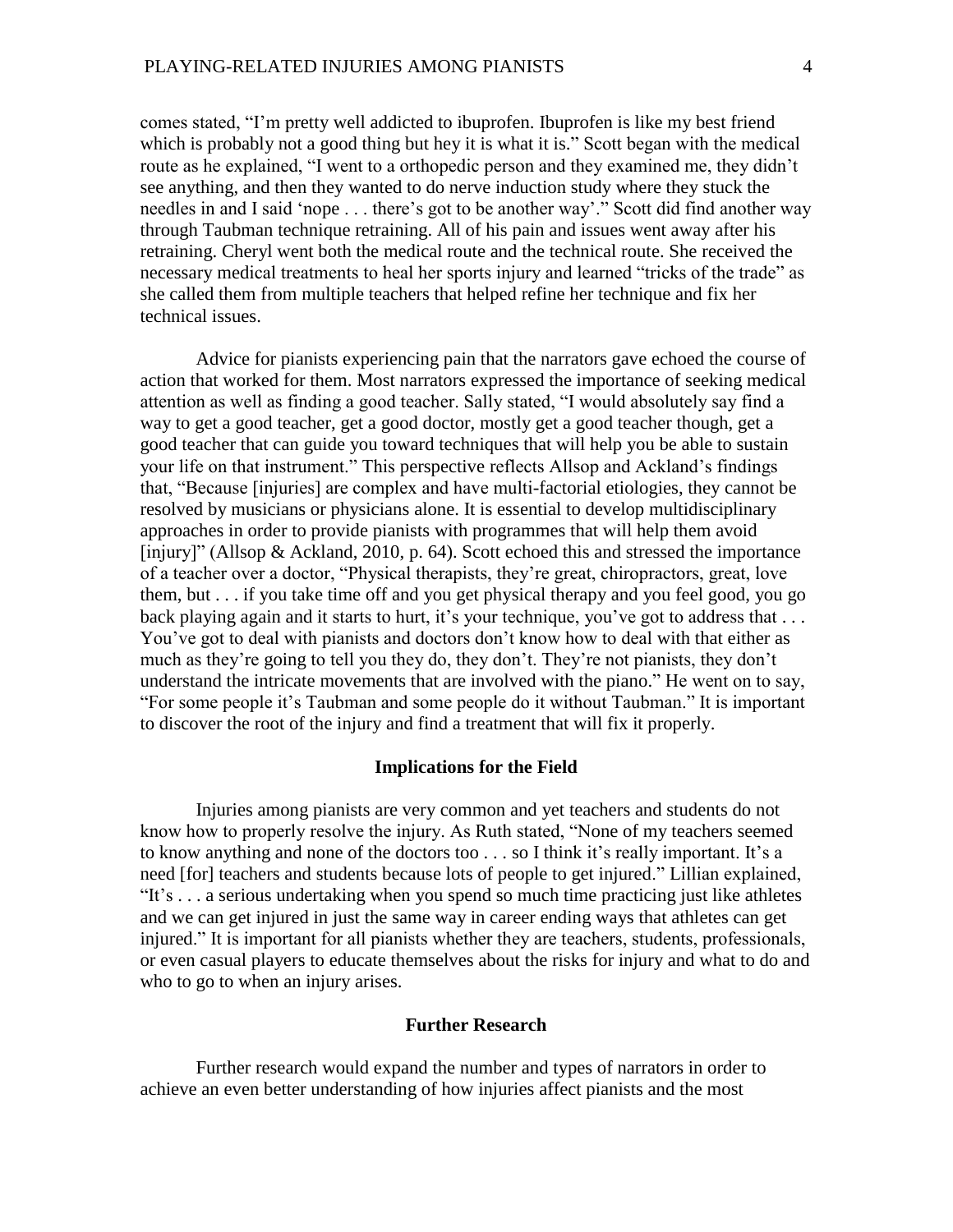effective courses of action to take. Narrators would include, physicians and physical therapists to gain perspective from their side. Further research would also include a comparison of the two main injury preventative techniques, Taubman and Lister-Sink, by interviewing both teachers and students of the respective methods.